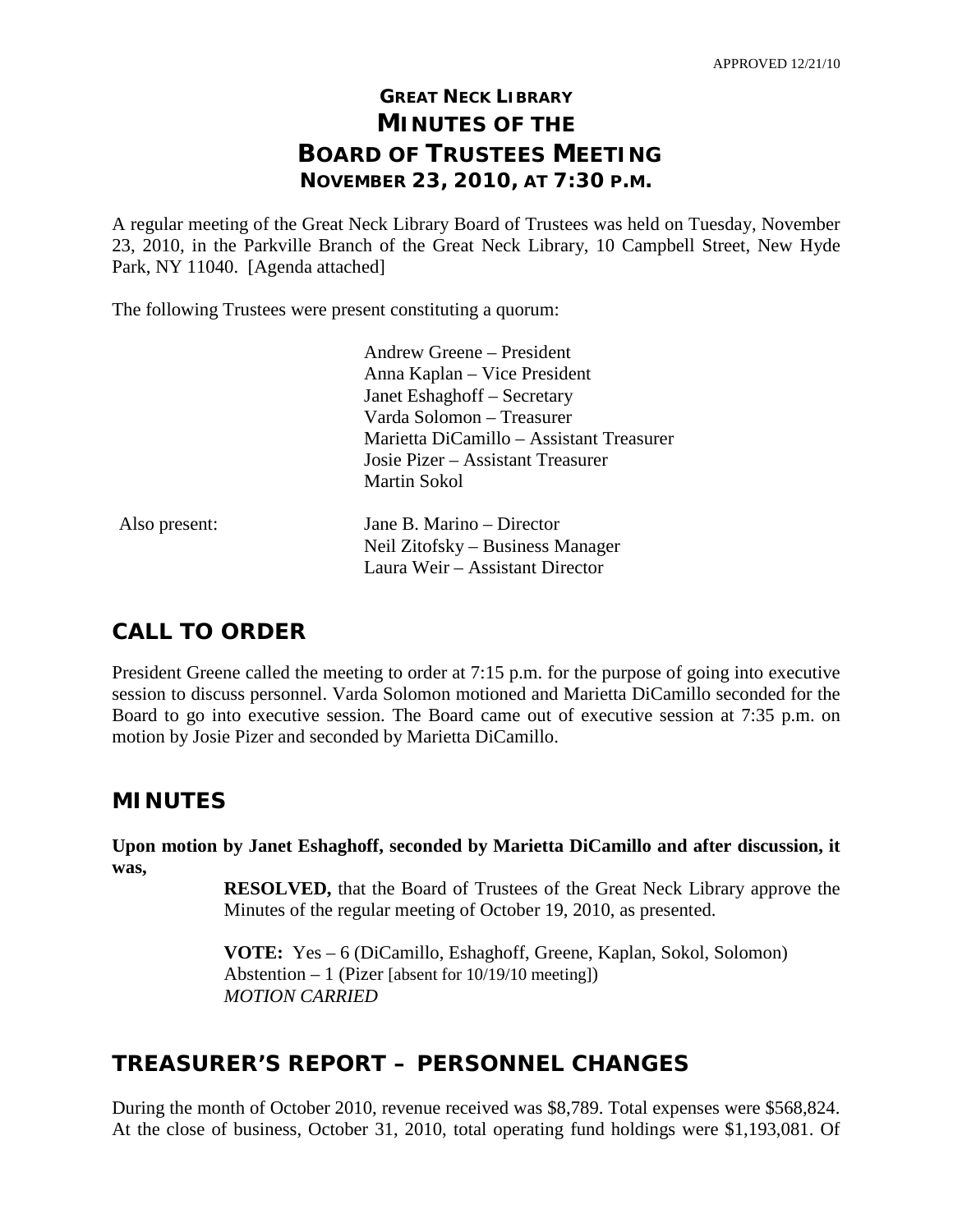these funds, \$641,297 was on deposit at HSBC, \$548,995 was on deposit at Chase Bank, and \$2,790 was on hand in Petty Cash funds at Main and the Branches. This compares to an October 31, 2009, balance of \$1,243,638.

\_\_\_\_\_\_\_\_\_\_\_\_\_\_\_\_\_\_\_\_\_\_\_\_\_\_\_\_\_\_\_\_\_\_\_\_\_\_\_\_\_\_\_\_\_\_\_\_\_\_\_\_\_\_\_\_\_\_\_\_\_\_\_\_\_\_\_\_\_\_\_\_\_\_\_\_\_\_\_\_\_\_\_\_\_\_\_\_\_\_\_\_\_

Additionally, the cash balance of the Main Building and Special Services fund was \$1,185,667; the Automated Library fund was \$122,191; the Restricted Gift fund was \$378,160; the Branch and Special Services fund was \$140,061. These funds totaled \$1,826,079 on October 31, 2010. The October 31, 2009 total was \$2,119,777.

#### **Upon motion by Varda Solomon, seconded by Anna Kaplan, and after discussion, it was,**

**RESOLVED,** that the Board of Trustees of the Great Neck Library accept the November 23, 2010, Treasurer's Report.

**VOTE:** Yes – 7 (DiCamillo, Eshaghoff, Greene, Kaplan, Pizer, Sokol, Solomon) *MOTION CARRIED UNANIMOUSLY*

### **Station Branch Expenditures**

#### **Upon motion by Varda Solomon, seconded by Janet Eshaghoff, and after discussion, it was,**

**RESOLVED,** that the Board of Trustees of the Great Neck Library authorize the following expenditures that occurred in the renovation of the new Station Branch Library:

- \$4,956 to KP Signs for exterior signage;
- \$2,693 to American Book Returns for a book drop;
- \$2,317 to Smith Systems for computer lab tables;
- \$11,658 to American Interfile for moving services;
- \$6,561 to Corstar Communications for voice and data cabling;
- \$7,253 to Gaylord Bros. for a new range of book shelving, OPAC stands, computer lab seating and children's seating;
- \$3,860 to Library and Records Management for DVD shelving;
- \$2,851 to W B Mason for stacking chairs and folding tables;
- \$4,290 to Kreuger International for Adult and YA area seating and tables;
- \$1,200 to Eric Begun Library Signs for interior signage.

These expenditures total \$47,639 and are to be charged to the Branch and Special Services fund.

The Director explained that the Finance Committee brought to her attention that these expenses were of a capital nature and cannot be charged to the operating budget and consequently the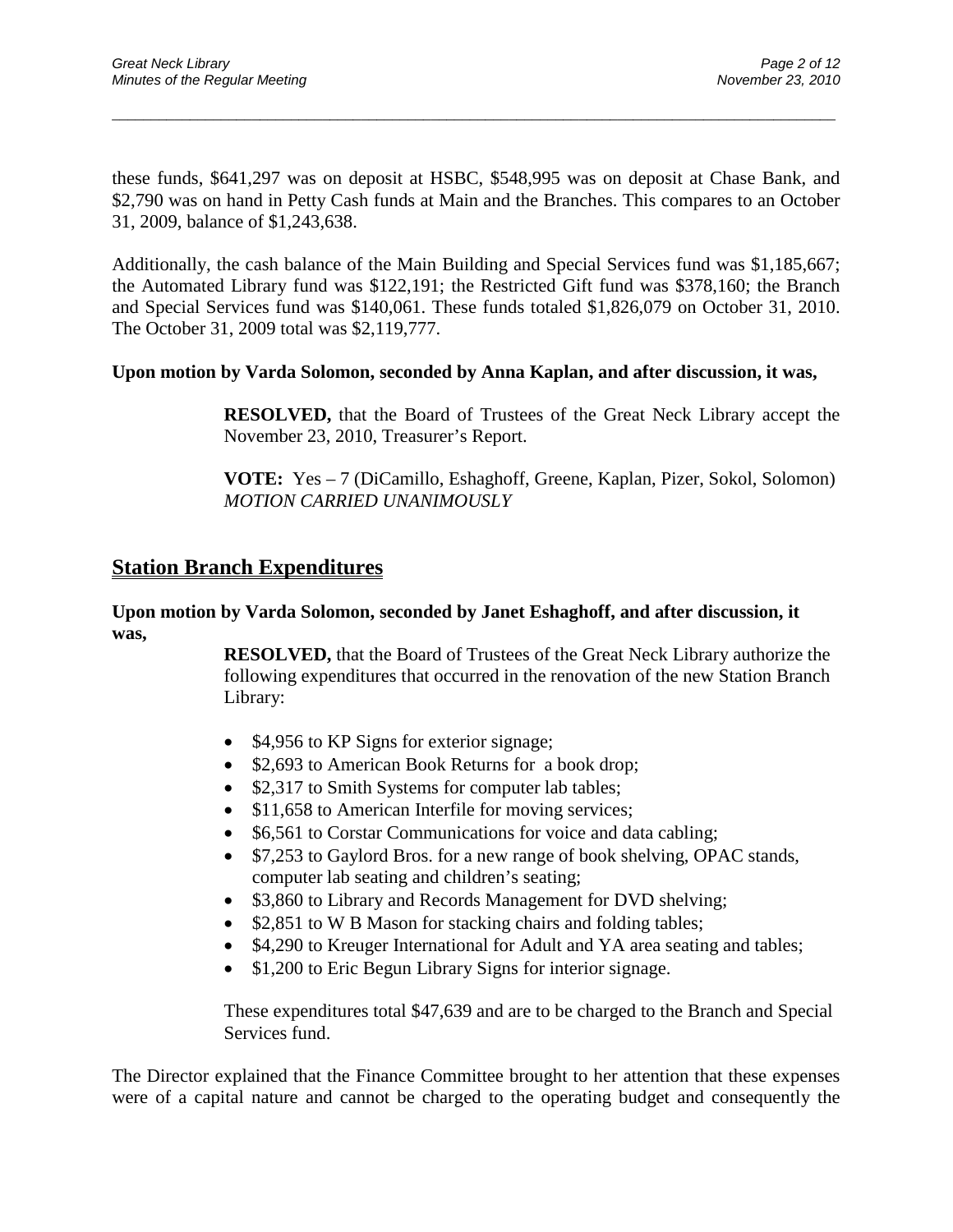motion on the table to move these expenses from the operating budget to the Branch & Special Services fund. She acknowledged that it was her error and she apologized. She also stated that the cost of these items were below the dollar amount required for Board authorization. These items – furniture and fixtures – were necessary for the Branch and there was no intent on the part of anyone to deceive the public. It was further explained that these expenditures were not included in the \$300,000 construction cost that was originally approved by the Board, which might not have been clearly explained for the public to understand. Everything from the old branch, except for the circulation desk, was reused. The cost of the circulation desk was included in the construction cost.

\_\_\_\_\_\_\_\_\_\_\_\_\_\_\_\_\_\_\_\_\_\_\_\_\_\_\_\_\_\_\_\_\_\_\_\_\_\_\_\_\_\_\_\_\_\_\_\_\_\_\_\_\_\_\_\_\_\_\_\_\_\_\_\_\_\_\_\_\_\_\_\_\_\_\_\_\_\_\_\_\_\_\_\_\_\_\_\_\_\_\_\_\_

The Director was commended for the outstanding job she did with the new Station Branch, which received praiseworthy comments from members of the public who have seen it.

In response to a question from a member of the public regarding the condition of the Parkville Branch, Branch Chair Eshaghoff reported that members of the Parkville community attending a previous meeting were opposed to moving the Parkville Branch from its present location. However, the Library is in contact with the Great Neck Schools to receive permission to build on to the existing structure. The School District would like an idea of the amount of square footage required. The Director sought authorization from the Library Board to engage the architect in preliminary discussions. This was referred to the Branch Committee and hopefully the committee will have a recommendation for the Board at the December meeting.

*Public Comment: Sheila Zuckermandel, Marianna Wohlgemuth, Ralene Adler, Carol Frank, Norman Rutta*

> **VOTE:** Yes – 7 (DiCamillo, Eshaghoff, Greene, Kaplan, Pizer, Sokol, Solomon) *MOTION CARRIED UNANIMOUSLY*

## **Warrant**

**Upon motion by Varda Solomon, seconded by Marietta DiCamillo, and after discussion, it was,**

> **RESOLVED,** that the Board of Trustees of the Great Neck Library authorize the Treasurer, who has reviewed all checks and supporting documentation, to pay the persons named in the Warrant dated October 16, 2010, through November 19, 2010, Paid Checks numbered 0028922 through 0028927, 0028962 through 0028968, 0029006 through 0029011, and 41838 through 41867, and To-Be-Paid Checks numbered 41868 through 42061, the sums set against their respective names, amounting in the aggregate to \$912,140.74.

*Public Comment: Ralene Adler, Norman Rutta*

**VOTE:** Yes – 7 (DiCamillo, Eshaghoff, Greene, Kaplan, Pizer, Sokol, Solomon) *MOTION CARRIED UNANIMOUSLY*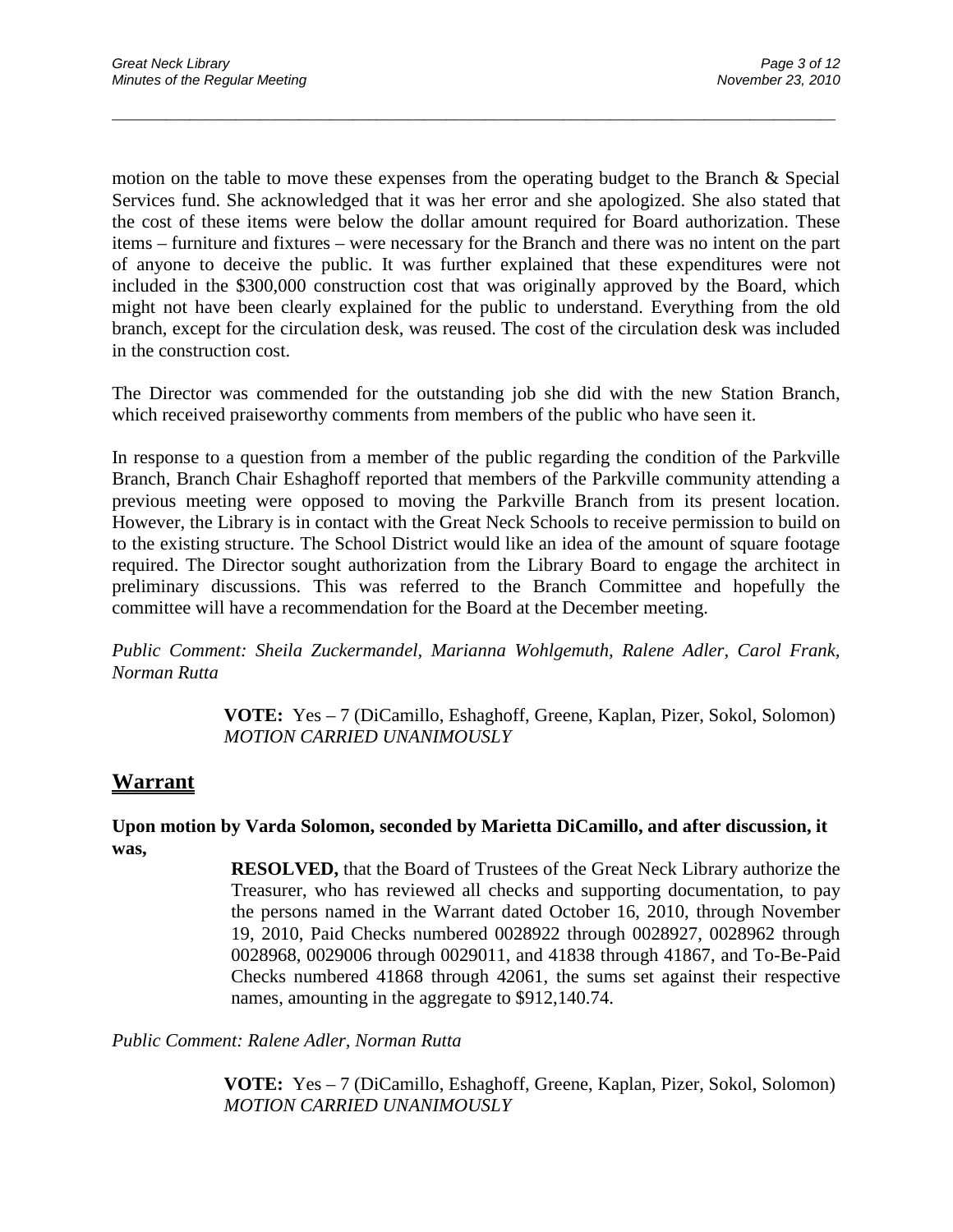## **Payroll Warrants**

**Upon motion by Varda Solomon, seconded by Marietta DiCamillo, and after discussion, it was,**

\_\_\_\_\_\_\_\_\_\_\_\_\_\_\_\_\_\_\_\_\_\_\_\_\_\_\_\_\_\_\_\_\_\_\_\_\_\_\_\_\_\_\_\_\_\_\_\_\_\_\_\_\_\_\_\_\_\_\_\_\_\_\_\_\_\_\_\_\_\_\_\_\_\_\_\_\_\_\_\_\_\_\_\_\_\_\_\_\_\_\_\_\_

**RESOLVED,** that the Board of Trustees of the Great Neck Library accept the Payroll Warrants for pay dates October 7, 2010 and October 21, 2010, which have been reviewed by the Treasurer, in the amounts of \$168,864.32 and \$166,792.46 respectively, for a total of \$335,656.78.

**VOTE:** Yes – 7 (DiCamillo, Eshaghoff, Greene, Kaplan, Pizer, Sokol, Solomon) *MOTION CARRIED UNANIMOUSLY*

### **Personnel Changes**

#### **Upon motion by Varda Solomon, seconded by Marietta DiCamillo, and after discussion, it was,**

**RESOLVED,** that the Board of Trustees of the Great Neck Library accept the Personnel Changes of October 16, 2010, through November 19, 2010.

**VOTE:** Yes – 7 (DiCamillo, Eshaghoff, Greene, Kaplan, Pizer, Sokol, Solomon) *MOTION CARRIED UNANIMOUSLY*

## **REPORTS**

Below is the text of the reports from the acting Board Secretary, Assistant Director and Director:

### **Board Secretary**

Varda Solomon, acting Secretary [elected at October 19, 2010 Board meeting for the Library election] read her report as follows:

Board of Trustees

Janet Eshaghoff received 218 votes and was re-elected for another four year term which will expire in January 2015. Joel Marcus ran for the soon-to-be-vacated seat of Andrew Greene and was elected with 227 votes for a four year term ending January 2015.

#### Nominating Committee

Joan Adickman received 218 votes and was elected to replace Hadassah Legatt on the Nominating Committee for a three year term which will expire in January 2014. Naomi Feldheim was elected with 230 votes to fill the expiring seat of Linda Cohen, and she will serve for two years on the Nominating Committee. Her term will expire in January 2013.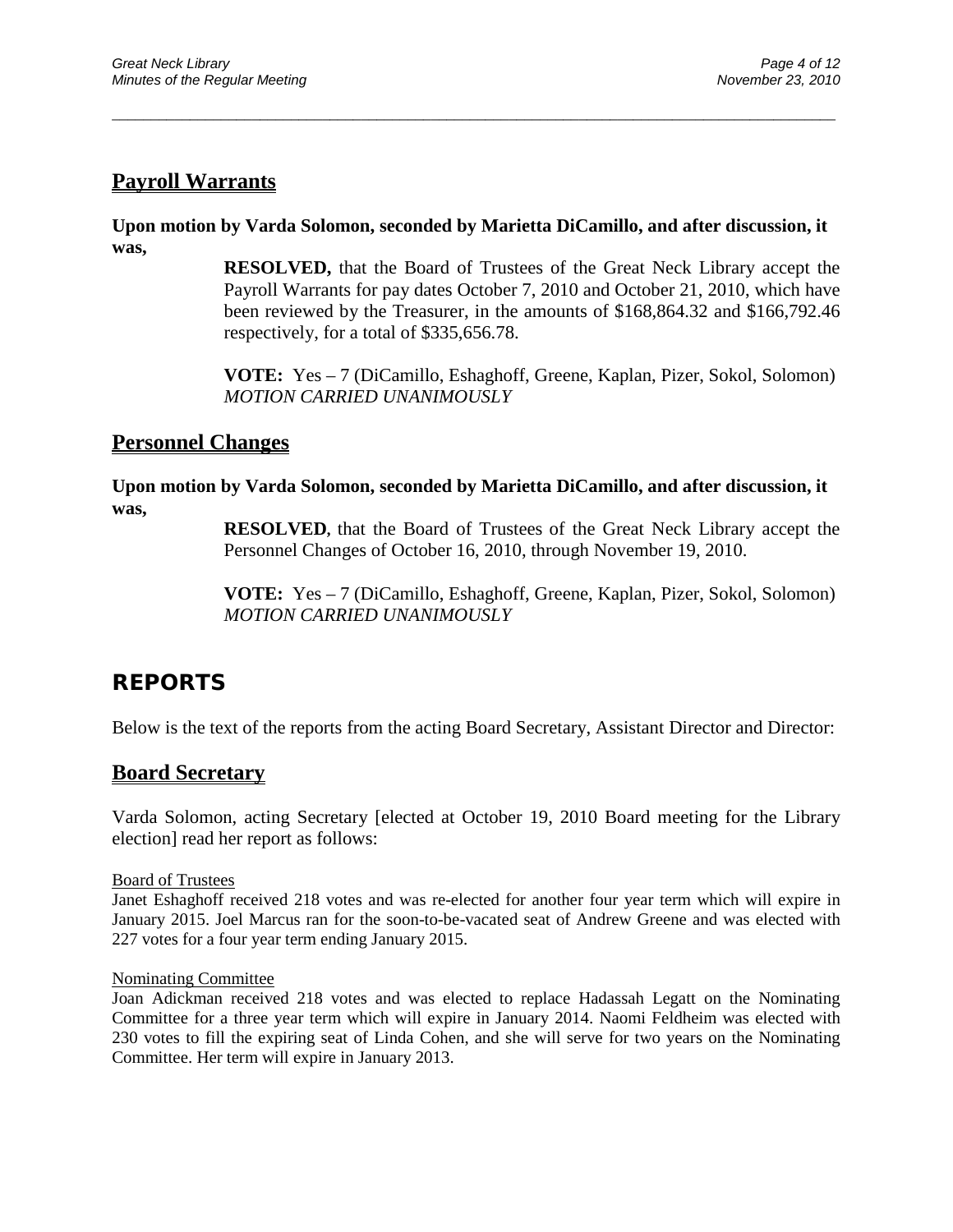Congratulations to everyone! We are happy to have Janet back with us on the Board of Trustees and we welcome Joel Marcus and look forward to working with him. We would also like to welcome both Joan Adickman and Naomi Feldheim to the Nominating Committee.

\_\_\_\_\_\_\_\_\_\_\_\_\_\_\_\_\_\_\_\_\_\_\_\_\_\_\_\_\_\_\_\_\_\_\_\_\_\_\_\_\_\_\_\_\_\_\_\_\_\_\_\_\_\_\_\_\_\_\_\_\_\_\_\_\_\_\_\_\_\_\_\_\_\_\_\_\_\_\_\_\_\_\_\_\_\_\_\_\_\_\_\_\_

|                        | <b>Janet</b><br><b>ESHAGHOFF</b> | Joel<br><b>MARCUS</b> | Joan<br><b>ADICKMAN</b> | <b>Naomi</b><br><b>FELDHEIM</b> |
|------------------------|----------------------------------|-----------------------|-------------------------|---------------------------------|
| Main                   | 102                              | 106                   | 100                     | 105                             |
| Machine #1             |                                  |                       |                         |                                 |
| Main                   | 39                               | 41                    | 40                      | 41                              |
| Machine #2             |                                  |                       |                         |                                 |
| Main Total             | 141                              | 147                   | 140                     | 146                             |
| Parkville<br>Machine   | 43                               | 47                    | 45                      | 49                              |
| Machine<br>Totals      | 184                              | 194                   | 185                     | 195                             |
| Proxy Total            | 34                               | 33                    | 33                      | 35                              |
| Grand<br><b>Totals</b> | 218                              | 227                   | 218                     | 230                             |

### **ELECTION RESULTS BREAKDOWN SUMMARY**

Note: Of the 45 proxies requested, 35 were returned – 31 from voters in the northern end of the Library district and 4 were from the southern end of the Library district.

## **Assistant Director**

#### Station Branch

As the supervisor in charge of branch libraries, I have been in frequent contact with Kathleen Cotter, Station Branch Head, over the last two months, helping to provide her with information and support on various aspects of the move from the old space to the new space. This includes keeping her informed on telephone installation, alarm system installation, thermostat installation, window washing, location of the book drop, cleaning the new facility and making sure the old space is clean when vacated, checking on Station book reserves, advising her on deliveries, collecting keys, moving the copier and more. Now the new Station Branch Library is up and running and everyone is thrilled with the new space.

#### Staff manual

At the direction of the Personnel Committee, I have been working with Librarians Margery Chodosch and Lisa Wu Stowe to identify and separate out of the Library Board Policy Manual staff and department procedure and policies. These sections have been compiled in a separate binder that will eventually become an employee manual.

#### Book Ordering Workshop

The vast majority of books received at the Great Neck Library come from the vendor Baker and Taylor. Baker and Taylor has a very efficient online book ordering system called Title Source 3, which we use. On this website librarians can build carts of books then send them to me for approval. Immediately after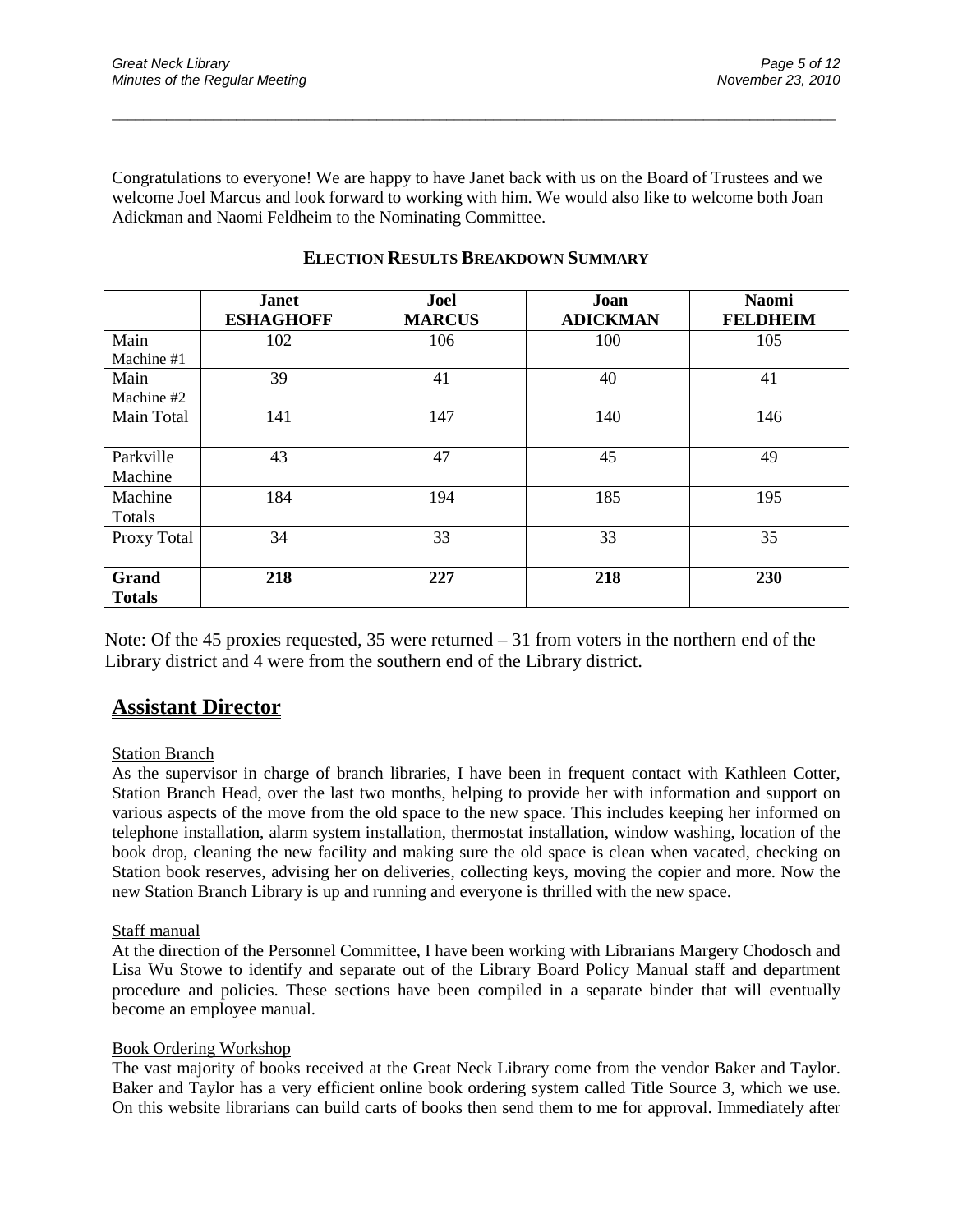the carts are ordered, we are able to download brief bibliographic records supplied by Baker and Taylor into our online catalog. This makes keeping track of what has been ordered easy. It also allows patrons to place reserves on books that are not yet in the library. I suspected that we were not using the Title Source 3 website to its full potential and during a conversation with Katy White, our representative from Baker and Taylor, Katy suggested that she come in and give a workshop to librarian selectors on search tips and program highlights for Title Source 3. We scheduled one workshop in October that was attended by eight librarians and plan another on November  $30<sup>th</sup>$  for those who could not attend the first session. Those who attended found the workshop relevant and everyone agreed that they had been introduced to new search tools and techniques to utilize for a successful search.

\_\_\_\_\_\_\_\_\_\_\_\_\_\_\_\_\_\_\_\_\_\_\_\_\_\_\_\_\_\_\_\_\_\_\_\_\_\_\_\_\_\_\_\_\_\_\_\_\_\_\_\_\_\_\_\_\_\_\_\_\_\_\_\_\_\_\_\_\_\_\_\_\_\_\_\_\_\_\_\_\_\_\_\_\_\_\_\_\_\_\_\_\_

### **Library Director**

#### Personnel

The Great Neck Library's Staff Development Day was held on November 11<sup>th</sup> and it was a great success, thanks to a very creative and hard-working committee of staff representing all departments. The focus of the day was to break down barriers and help staff members learn what goes on in other departments. The Reference, Children's, Circulation and Technical Services Departments; as well as the Audio-Visual Room and Levels made presentations. There were 90 members of the staff in attendance and we received 60 evaluation forms back, almost all of which were positive and complimentary. The members of the committee were Laura Weir, Kathleen Cotter, Michael Cruz, Justin Fuchs, Patti Hirsch, Pam Levin, Denise Liggio, Ethan Mann, Maureen McKenna and Janet Schneider. I want to thank them for their hard work, enthusiasm and creativity. This was truly a staff-driven day and there was a great deal of enthusiasm and camaraderie generated as a result. In addition, 39 members of the staff participated in the day as presenters for their departments, many of whom rarely get an opportunity to talk about what they do in front of the rest of the staff. It turned out to be a positive experience for all concerned.

#### **Station Branch**

As you will see from the Assistant Director's Report as well as the Station Branch Head's report, Station Branch is now open for business and I am happy to report that by the time you read this report, the computers available for the public will be up and running as well. In addition, the landlord's contractor completed the work on the stairway, securing the railings and risers. As you can also see from the circulation statistics, the closure of Station Branch for 5 weeks made a significant difference in our circulation statistics, showing again how important that Branch is to the library. We are planning a Grand Opening celebration on December  $5<sup>th</sup>$  from 1-3 p.m.

The software for the self-check terminal has arrived and as soon as it is tested and as soon as the staff is trained, we will launch it. We already have put the reserve items, not including A/V items and interlibrary loans, on a shelf accessible to the patrons so they can find their own reserves.

Update: The Director also reported that the telephone is now working and the cable installation in the shopping center has begun and she hoped that internet access will be up and running by the end of the week

#### Main Building Project

The Building Committee met with two representatives from Communication and Marketing firms who gave a presentation to them about a communications campaign for the main building project so that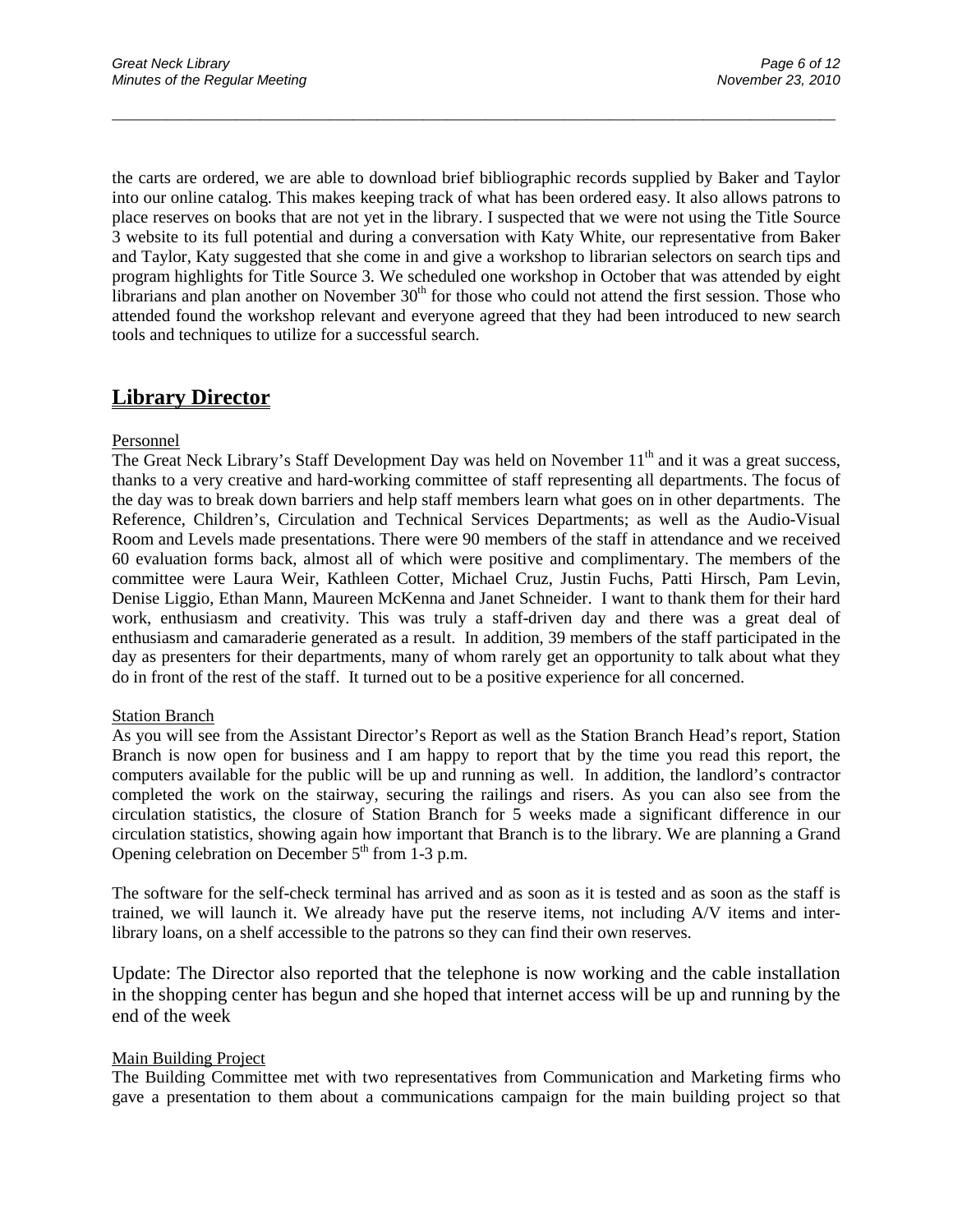accurate and timely information can be sent out to keep the public fully informed, enabling them to vote in the referendum and decide how to vote based on the facts. Their proposals are included in this packet for you to read so that a decision can be made about this issue in December.

\_\_\_\_\_\_\_\_\_\_\_\_\_\_\_\_\_\_\_\_\_\_\_\_\_\_\_\_\_\_\_\_\_\_\_\_\_\_\_\_\_\_\_\_\_\_\_\_\_\_\_\_\_\_\_\_\_\_\_\_\_\_\_\_\_\_\_\_\_\_\_\_\_\_\_\_\_\_\_\_\_\_\_\_\_\_\_\_\_\_\_\_\_

As you know, the BZA hearing is scheduled for December 15 and I have been in touch with our professionals as they prepare for this meeting. Included in your packet is a proposal from DattnerArchitects on their participation in this process.

#### Museum Passes

I have met with the Branch Heads as well as the Department Heads directly involved with the museum passes to assess this service, as requested by the Board. We are scheduled to meet again early in December when they will provide me with additional information that I requested so I will have a report and recommendation ready for you by the December Board meeting.

Update: Director Marino added that she met with the staff directly involved with the museum passes and she anticipated having a full report showing circulation of these items, the costs so far, and projected costs going forward for the December Board meeting. One recommendation from that meeting is to discontinue the reservation of the museum passes through the EventKeeper and make them available for loan like any other library material starting in January 2011. If a museum pass is on the shelf when the patron calls, it will be held for one hour for the patron to pickup. These changes will be publicized via the newsletter and press releases. One member of the public described how difficult it has been to get a museum pass when needed. She suggested reserving them just like books. The Director took this under advisement.

## **OLD BUSINESS**

### **Whistleblower Protection Policy – Third Reading**

#### **Upon motion by Marietta DiCamillo, seconded by Anna Kaplan, and after discussion, it was,**

**RESOLVED,** that the Board of Trustees of the Great Neck Library adopt the Whitleblower Protection policy as stated below:

"The Great Neck Library requires trustees and staff to observe high standards of business and personal ethics in the conduct of their duties and responsibilities. As employees and representatives of the Great Neck Library, we must practice honesty and integrity in fulfilling our responsibilities and comply with all applicable laws and regulations. As a part of that commitment to ethical conduct, the Great Neck Library encourages employees and trustees to report any observed illegal, unethical or improper behavior. As long as such reports are made in good faith, no retaliatory action of any kind will be taken or permitted. An employee who retaliates against someone who has reported a violation in good faith is subject to discipline up to and including termination of employment.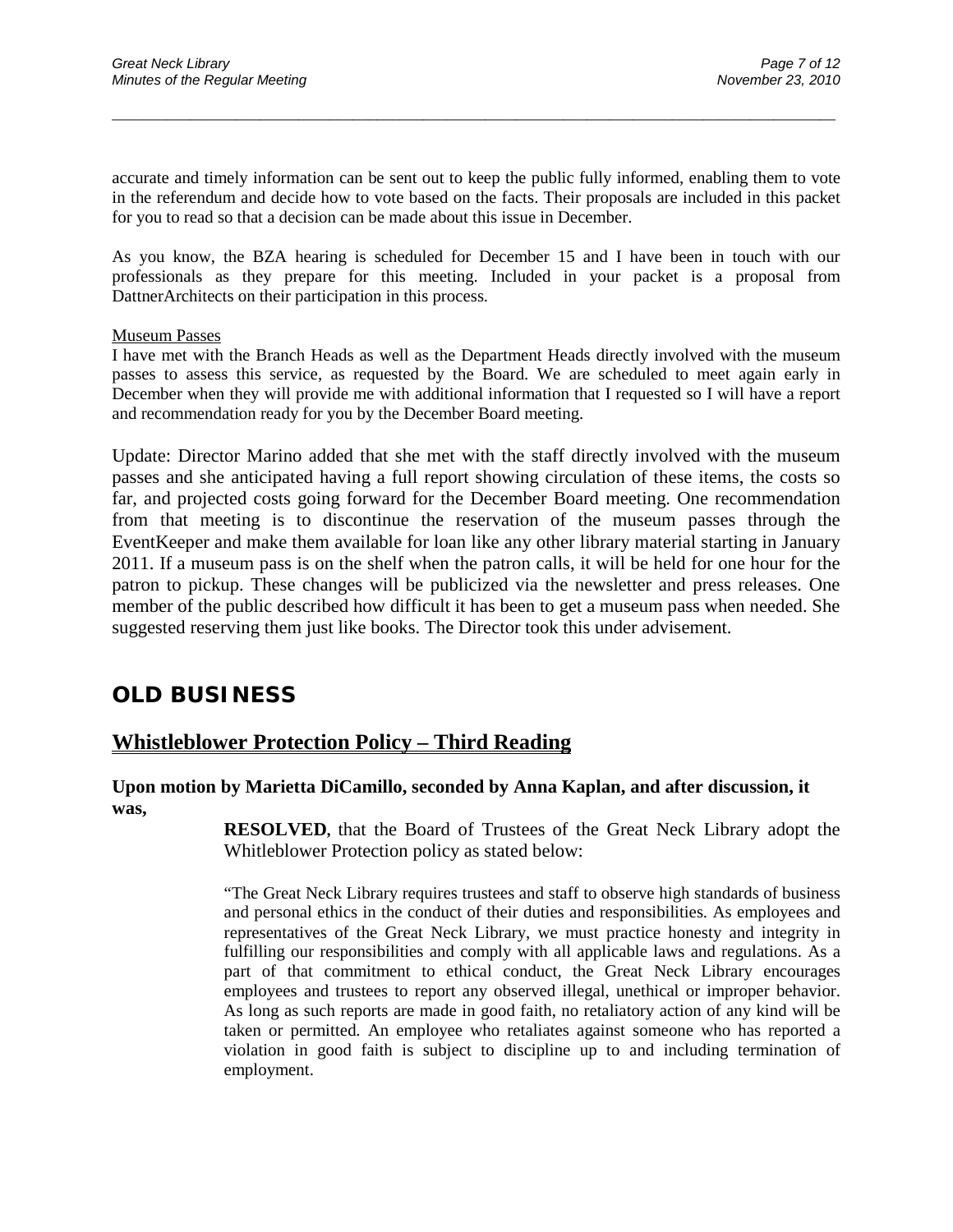Employees should report such conduct to their supervising Department Head. However, if you are not comfortable speaking with your Department Head or you are not satisfied with your Department Head's response, you are encouraged to direct your concerns to the Director of the Great Neck Library or his/her Assistant. Department Heads and Branch Heads are required to report suspected illegal, unethical or improper activity to the Library Director in writing. If it would be inappropriate to make the report to the Library Director, a report may be filed with any member of the Great Neck Library Board Trustees.

\_\_\_\_\_\_\_\_\_\_\_\_\_\_\_\_\_\_\_\_\_\_\_\_\_\_\_\_\_\_\_\_\_\_\_\_\_\_\_\_\_\_\_\_\_\_\_\_\_\_\_\_\_\_\_\_\_\_\_\_\_\_\_\_\_\_\_\_\_\_\_\_\_\_\_\_\_\_\_\_\_\_\_\_\_\_\_\_\_\_\_\_\_

An appropriate investigation will be undertaken and a report summarizing the findings will be provided to the person who initially reported the violation. Steps will be taken to deal with the issue, and if warranted, law enforcement personnel will be contacted. The identity of the complainant will, to the extent legally possible, be kept confidential. Complaints made recklessly, maliciously or with knowledge of their falsity may, however, subject the employee to discipline or other legal consequences."

And further, I move that it be incorporated in the Board Policy Manual by creating a new section 500-90.

*Public Comment: Norman Rutta*

**VOTE:** Yes – 7 (DiCamillo, Eshaghoff, Greene, Kaplan, Pizer, Sokol, Solomon) *MOTION CARRIED UNANIMOUSLY*

## **NEW BUSINESS**

## **Nepotism Policy – 1st Reading**

"The purpose of the anti-nepotism policy is to promote fairness, impartiality and equal opportunity for all Great Neck Library employees. The anti-nepotism policy strives to pre-empt favoritism or the perception of favoritism to the extent such is not within the best interests of the Library or its personnel. Further this policy seeks to avoid the potential for (or actual) emotional interference with job performance that might stem from familial relationships that exist at the Library. The anti-nepotism policy applies to all employees.

Nepotism is defined as special treatment or lack of impartiality shown to Library employees by other employees who are family members. Family members include:

- Immediate Family members wives, husbands, mothers, fathers, daughters, sons, sisters, brothers, stepparents, stepchildren, adoptive parents and adoptive children.
- Extended Family members grandparents, aunts, uncles, cousins, nieces and nephews.
- Marital Family members in-law relationships such as mothers-in-law, fathers-in law, sisters-in law, brothers-in-law.
- Domestic partners.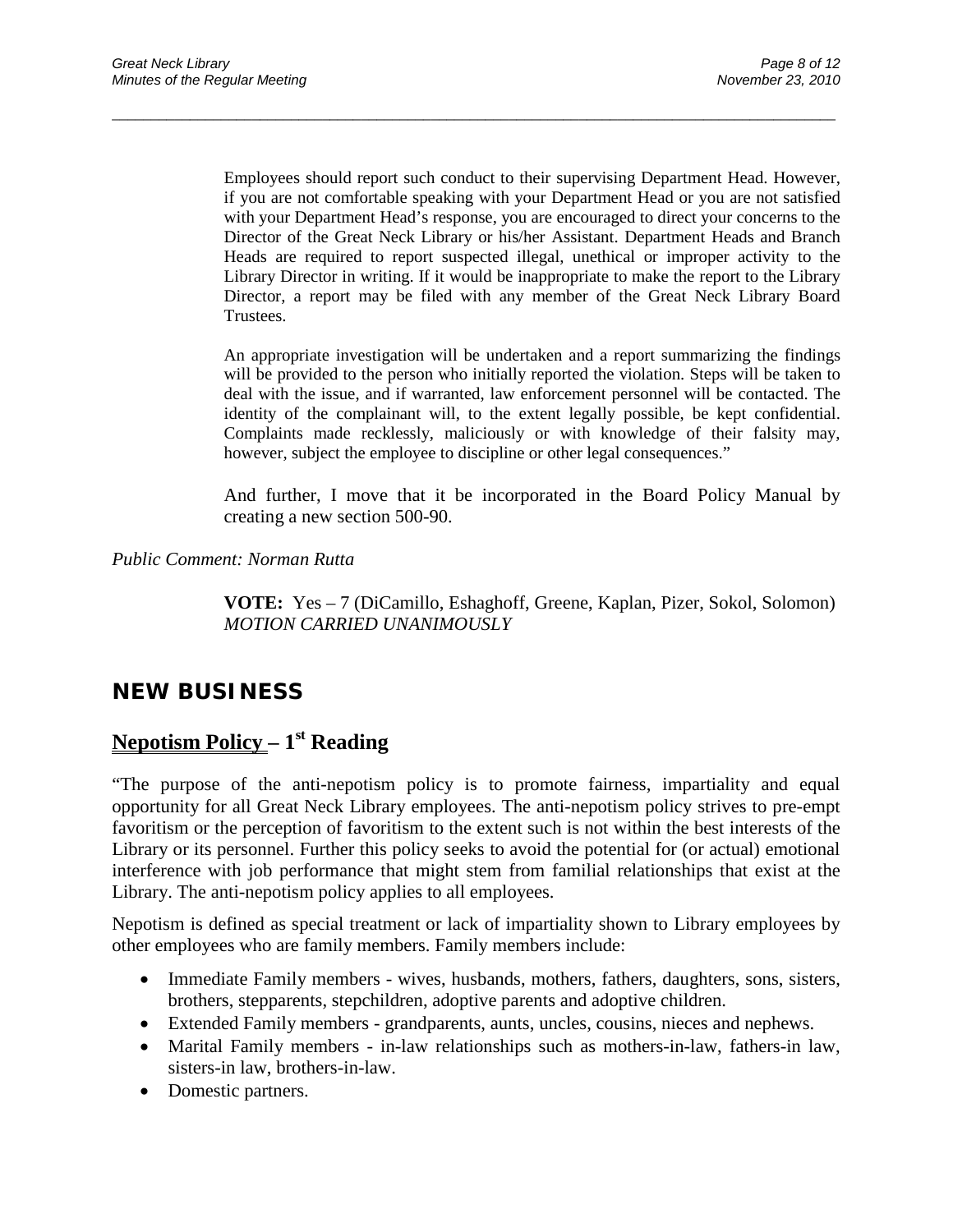The Library retains the right to refuse to appoint and or promote a person to any position in the Library when his or her relationship to another employee has the potential for creating adverse impacts on supervision, safety, security or morale, or may cause, in the Library's considered determination, an inappropriate or improper work relationship.

\_\_\_\_\_\_\_\_\_\_\_\_\_\_\_\_\_\_\_\_\_\_\_\_\_\_\_\_\_\_\_\_\_\_\_\_\_\_\_\_\_\_\_\_\_\_\_\_\_\_\_\_\_\_\_\_\_\_\_\_\_\_\_\_\_\_\_\_\_\_\_\_\_\_\_\_\_\_\_\_\_\_\_\_\_\_\_\_\_\_\_\_\_

Library employees who possess a familial relationship (as defined above) with another employee are prohibited from participating in the decision-making process regarding hiring, promotion, performance review, termination, recommendation or any employment-related decision that will affect the relative's position at the Library."

### **Audit Engagement**

#### **Upon motion by Josie Pizer and seconded by Marietta DiCamillo and after discussion, it was,**

**RESOLVED,** that the Great Neck Library Board of Trustees authorize the execution of a letter of engagement with Baldessari and Coster, LLP, for the performance of a certified audit of the Library's financial statements for the year ending December 31, 2010, in accordance with GAAP and GASB 45 at a cost not to exceed \$17,100 to be charged to the Audit Fees line of the operating budget.

Trustee DiCamillo stated that she would like the policy for going out to bid for auditors changed from seven years to five years. This was referred to the Policy Committee. Trustee Kaplan, committee chair, will arrange a meeting. Trustee Pizer recommended looking into changing auditors for next year's audit. The Director will contact the Nassau Library System which maintains a list of professionals. She was also asked to explore other sources for auditing firms.

*Public Comment: Ralene Adler*

**VOTE:** Yes **– 7** (DiCamillo, Eshaghoff, Greene, Kaplan, Pizer, Sokol, Solomon) *MOTION CARRIED UNANIMOUSLY*

### **Cleaning Contract**

**Upon motion by Martin Sokol and seconded by Marietta DiCamillo and after discussion, it was,**

> **RESOLVED,** that the Great Neck Library Board of Trustees Library authorize the renewal of the DeLuca Cleaning Systems contract effective January 1, 2011 in accordance with their proposal dated October 30, 2010, in the amount of \$3,901 per month, to be charged to the Cleaning Service budget lines.

#### *Public Comment: Marianna Wohlgemuth, Michael Currie*

**VOTE:** Yes **–** 7 (DiCamillo, Eshaghoff, Greene, Kaplan, Pizer, Sokol, Solomon) *MOTION CARRIED UNANIMOUSLY*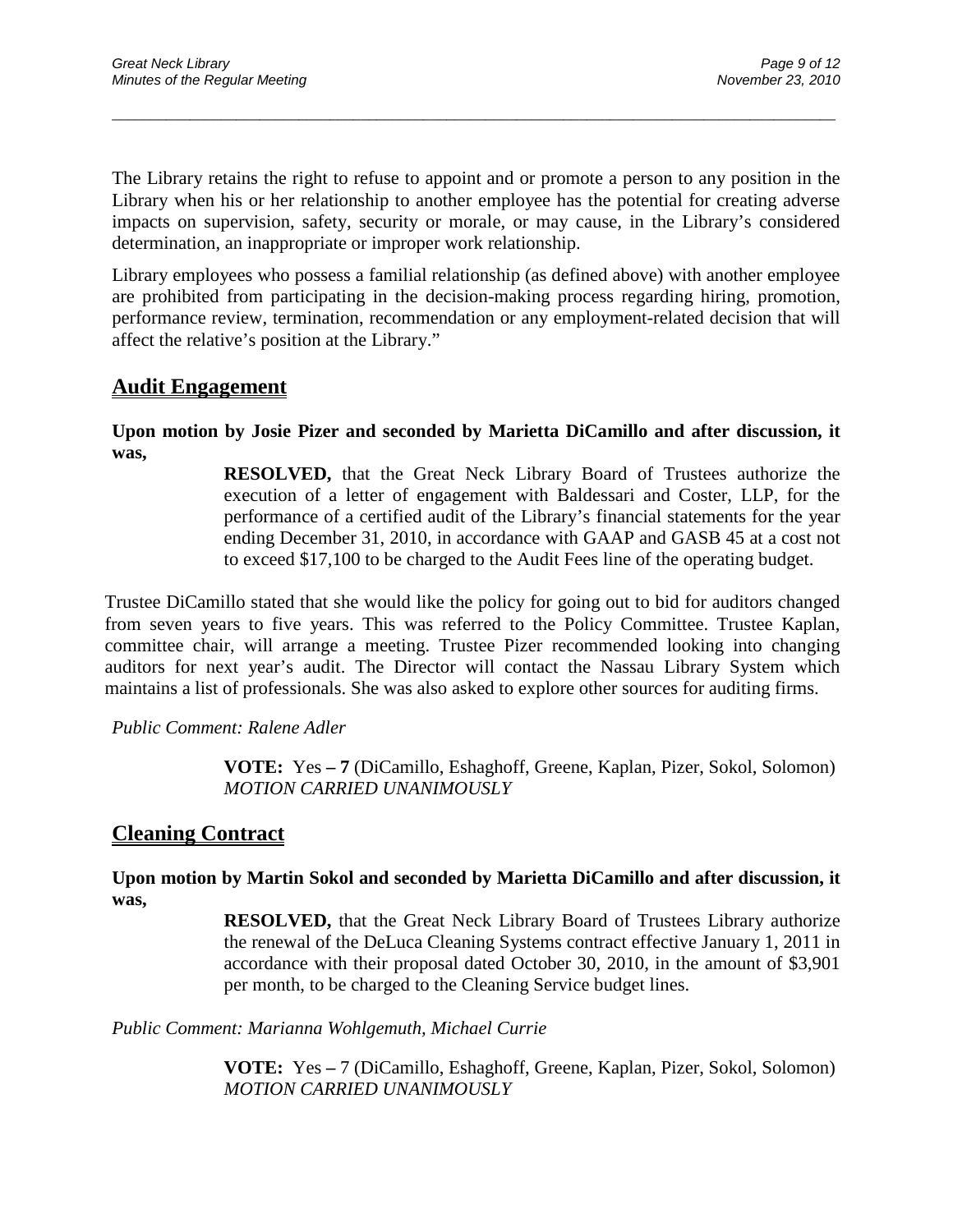## **Snow Removal Contract**

**Upon motion by Janet Eshaghoff and seconded by Anna Kaplan and after discussion, it was,**

\_\_\_\_\_\_\_\_\_\_\_\_\_\_\_\_\_\_\_\_\_\_\_\_\_\_\_\_\_\_\_\_\_\_\_\_\_\_\_\_\_\_\_\_\_\_\_\_\_\_\_\_\_\_\_\_\_\_\_\_\_\_\_\_\_\_\_\_\_\_\_\_\_\_\_\_\_\_\_\_\_\_\_\_\_\_\_\_\_\_\_\_\_

**RESOLVED,** that the Great Neck Library Board of Trustees authorize the acceptance of the snow removal contract for the season ending April 30, 2011, with EPG Construction Corp. at a base price of \$9,802 [plus \$220 per sanding of accumulations under two (2) inches, and snowplow charges for accumulations over eight (8) inches as per their contract] to be charged to the Landscaping/Snow Removal budget line.

The Business Manager was asked to find out if the contract includes the removal of sand from the parking lot during the snowfall season so as to contain the sand run-off into the pond, and if it does not, then he should check on the availability of that option.

*Public Comment: Norman Rutta, Carol Frank, Michael Currie*

**VOTE:** Yes **–** 7 (DiCamillo, Eshaghoff, Greene, Kaplan, Pizer, Sokol, Solomon) *MOTION CARRIED UNANIMOUSLY*

### **Proposal for Additional Services from DattnerArchitects**

**Upon motion by Anna Kaplan and seconded by Varda Solomon and after discussion, it was,**

> **RESOLVED,** that the Great Neck Library Board of Trustees approve the expenditure of an amount not to exceed \$25,000 for additional services by DattnerArchitects and their consultants regarding their participation in the hearings before the BZA of the Town of North Hempstead.

*Public Comment: Carol Frank, Norman Rutta, Ralene Adler, Marianna Wohlgemuth, Sheila Zuckermandel*

The Trustees had questions regarding whether these services were specific to the BZA hearings or other additional services and if the amount the architect is asking for is creditable against the percentage he will receive if the referendum passes.

Ms. Marino explained that the Denial Letter was addressed to the architect so as receiver of the letter it is incumbent upon him to address the issues therein and he will have to appear at the BZA meetings for site plan approval.

She further explained that she was in receipt of an email from Mr. Heuberger indicating that the additional work is in preparation for the BZA hearings. The letter of agreement between the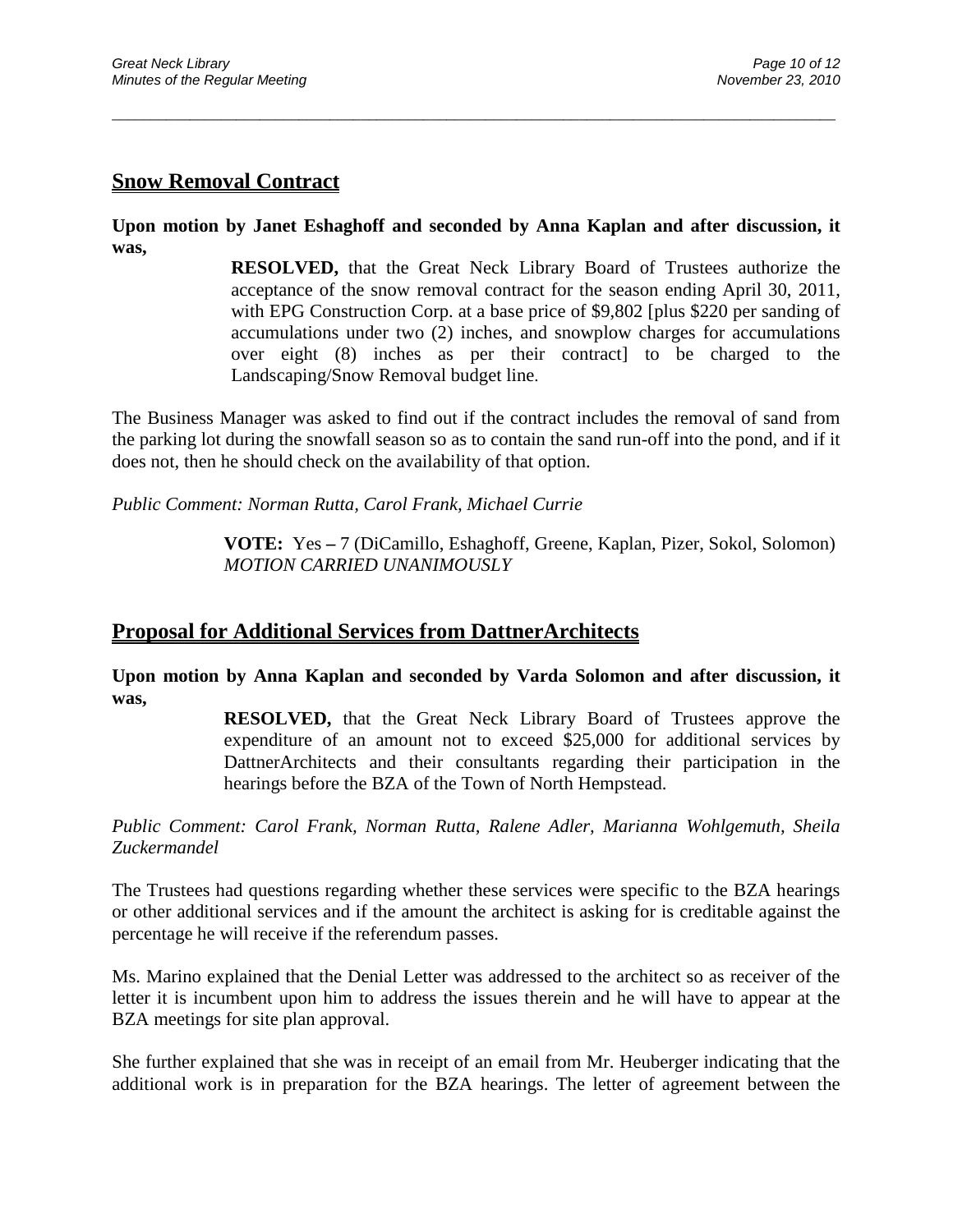Board and the architect, dated 2/26/09, was looked at and it revealed that preparation work for site plan approval would be additional charges.

\_\_\_\_\_\_\_\_\_\_\_\_\_\_\_\_\_\_\_\_\_\_\_\_\_\_\_\_\_\_\_\_\_\_\_\_\_\_\_\_\_\_\_\_\_\_\_\_\_\_\_\_\_\_\_\_\_\_\_\_\_\_\_\_\_\_\_\_\_\_\_\_\_\_\_\_\_\_\_\_\_\_\_\_\_\_\_\_\_\_\_\_\_

Trustee DiCamillo inquired as to whether there were any changes to the schematic that the architect is working with. The Director stated that changes made were to the height of the retaining wall and also in the parking lot drainage as requested by the Building Department. She asked to see the changes that were made to the schematic.

A member of the public suggested having the BZA meeting on December 2, 2010 taped for the benefit of all the Trustees since only one Trustee will be present. The Director was instructed to ask zoning counsel Paul Bloom if it is permissible to tape the meeting with a proviso that only the Library Trustees can listen to the recording.

After much discussion, the consensus of the Board was to amend the resolution on the table to decrease the expenditure amount from \$25,000 to \$15,000. The Director was asked to mention to the architect that if more money is needed to complete the work, then it should be brought before the Board at that time.

The resolution was amended as follows:

#### **Upon motion by Anna Kaplan and seconded by Varda Solomon and after discussion, it was,**

**RESOLVED,** that the Great Neck Library Board of Trustees approve the expenditure of an amount not to exceed \$15,000 for additional services by DattnerArchitects and their consultants regarding their participation in the hearings before the BZA of the Town of North Hempstead for the billing of services commencing December 2, 2010 to be charged to the Main Building and Special Services fund.

**VOTE:** Yes **–** 7 (DiCamillo, Eshaghoff, Greene, Kaplan, Pizer, Sokol, Solomon) *MOTION CARRIED UNANIMOUSLY*

### **Excess Equipment**

**Upon motion by Marietta DiCamillo and seconded by Josie Pizer and after discussion, it was,**

> **RESOLVED,** that the Great Neck Library Board of Trustees declare the following items as excessed and authorize the Director to dispose of them in an appropriate manner:

| Item                     | <b>Serial Number</b> |
|--------------------------|----------------------|
| Tascam 122 Tape Recorder | 42003344             |
| Sony MDP-1150 Laser Disc | 804512               |
| TOA A 512A Power Amp     | 73219903             |